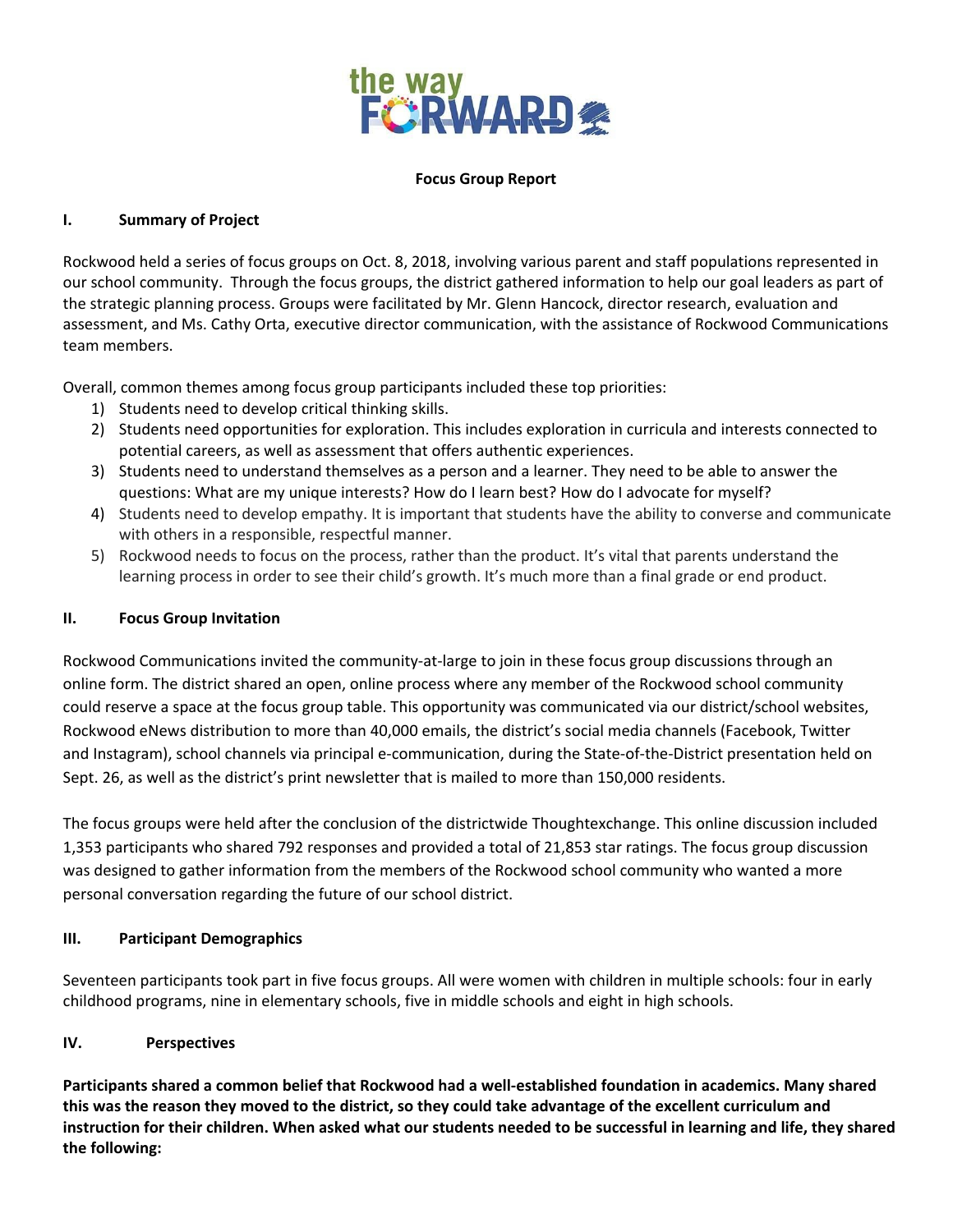- **Strong communication skills:** To be successful, students need to learn the soft skills of communicating within a team. It's important that students collaborate and work together. A strong foundation in interpersonal skills will help guide students throughout their lives.
- **Critical thinking and problem solving:** Interest, curiosity and excitement for learning are needed by all students. Our curricula should focus on the process, as well as the outcome.
- **Perseverance:** Students need to value grit and stick-to-itness vs. having the academics come too easily. Challenge students so they can expand their learning.
- **Determine fact from fiction**: We live in an information-rich society. Students need to understand that they can't always be dependent on Google for accurate information.
- **Safe schools**: Our kids need to be safe in order to learn.
- **Differentiation:** Not all kids learn the same. Schools need to let children know there are different paths to success – in learning styles, assessment and interests.
- **Champions**: Students need advocates in schools. They will believe school is a safe, calming place if they know adults care.
- **Leadership training:** Teach kids to be leaders. Give them opportunities to show their strengths and lead.
- **Empathy and kindness:** Students need to be kind and relate well with each other. The social and emotional aspect of school culture must be a priority for students to be successful in life.
- **Hands-on learning**: Discovery though doing is important. Children learn best when they are actively engaged in the process.
- **Diversity**: Students need to be exposed to greater levels of diversity. They will have a better grasp of life beyond high school as they enter a more global society.
- **Balance**: Parents feel a tension in wanting children to be prepared for the best colleges; however, this can cause kids to feel stressed. Some parents would love to see secondary students take more of the arts and humanities, as well as courses to prepare them for "real-life" situations, such as writing a resume, balancing a financial account, or composing an email.
- **Appreciation:** Students need to recognize and embrace their gifts of self-awareness, conscience, creative imagination and independence, as appropriate to their respective age group and developmental stage.
- **Community:** It's important to have consistency among family, teachers, and other members of the school community. This will help us achieve student wellness, foster learning and develop a vision of shared values.

# Parents shared what they believed were some of the most important things that should be included in plans for the **future of the Rockwood School District.**

- **Exploring and experimenting:** Children learn in different ways. We need to foster curiosity so they can be prepared for jobs that don't even exist yet. The teacher is not the person who knows everything, but a facilitator to guide learning.
- **Accepting failure:** Children need to know it's okay to fail and then try again. The growth mindset is something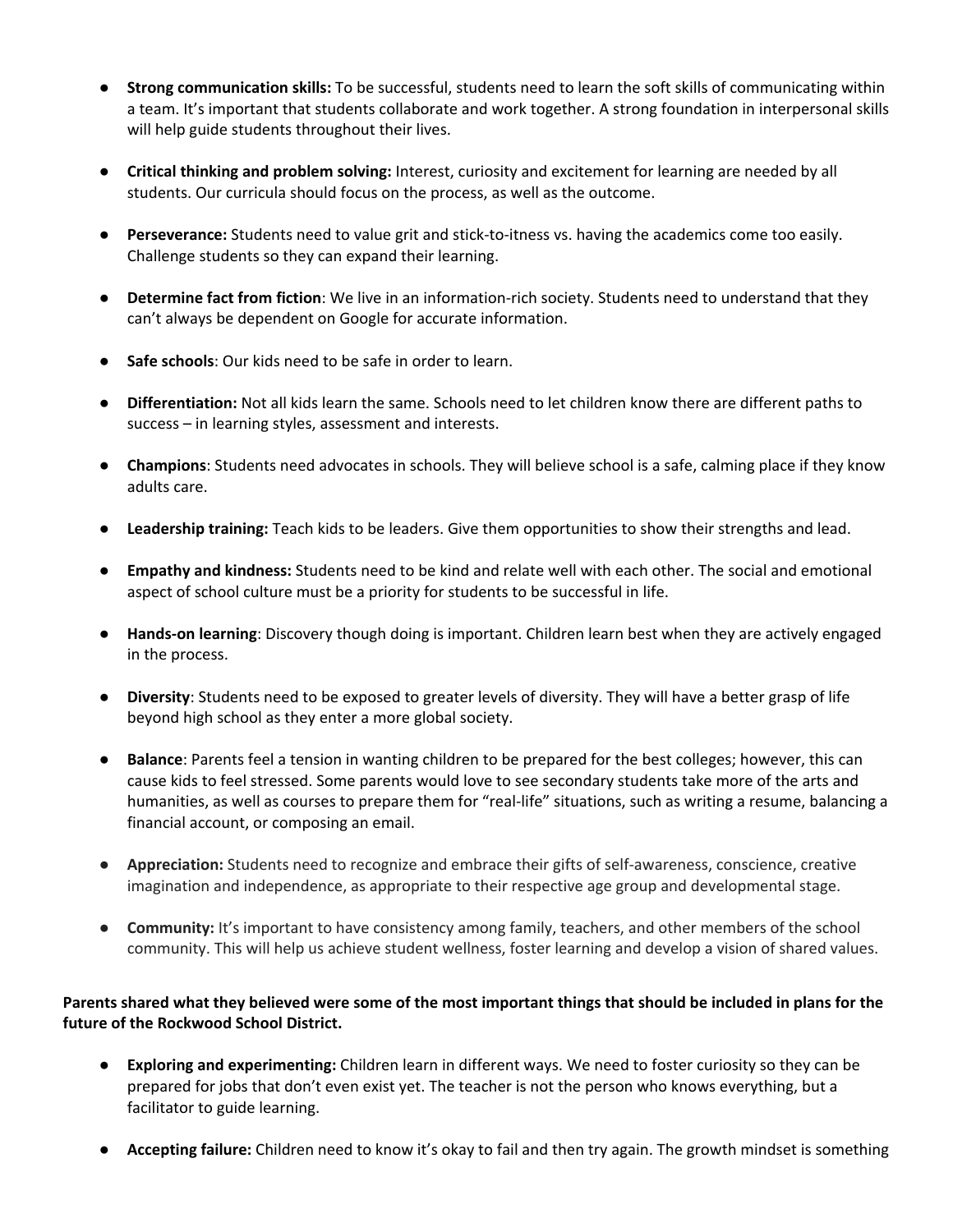we need to believe in. The world is constantly changing, and children need to learn how to adapt.

- **Involving our community**: This generation needs mentors in businesses and corporations so students can see what opportunities are out there.
- **Fiscal integrity:** Our community must trust how our superintendent handles finances and carries out bond issue projects. It's apparent our leader does his "homework."
- **Student wellness**: Promote student wellness first and foremost through following APA guidelines that middle and high school should start no earlier than 8:30 a.m.
- **Foreign languages:** Give elementary school students the opportunity to learn a foreign language.
- **Guidance counselors:** Increase the ratio of student counselors to students (ASCA recommends a 250 to 1 ratio).
- **Early childhood education:** Expand full-time Rockwood Early Childhood programs and make it more affordable for families.
- **Affordable programs:** Provide a lower cost for extended before- and after-school care, and make Summer Adventure Club programs more affordable.
- **Transitions:** Students starting elementary school have strong support, but moving from elementary to middle school is a giant leap. Middle schools are not as nurturing, and it's an abrupt change, especially for those with IEPs.
- **Lunch:** Elementary schools have assigned tables, but in middle school it's a "free-for-all" approach that can be intimidating for some students. Plus, students need more time to eat and socialize.

## Parents shared their specific ideas of things the school district could do to improve our schools to meet the needs of **our students.**

- **High school classes:** There is a big difference between honors classes versus regular classes. The perception is that honors classes are better because kids want to learn and they can learn at a quicker pace. We need more middle ground in curriculum.
- **Electronic communications:** Some websites are not updated. If teachers and schools will not keep them up, just get rid of them. Plus, there are a lot of different places to receive information. It can be too complex to keep up with all the channels, as parents are not sure where to look.
- **Professional development:** Staff need to know how to talk to kids about things they hear, do or see. It's important that they build strong relationships with students and with parents.
- **Drug prevention:** Vaping needs to be addressed in our high schools.
- **Gifted education:** The Center for Creative Learning is excellent at teaching kids to "think outside the box." However, all students do not get this quality education. There is lots of busy work in schools on days when students who qualify go to the CCL.
- **Homework:** Homework doesn't count in middle and high school and students take advantage of it. Then, when they go to college, they get lost in the shuffle of time management.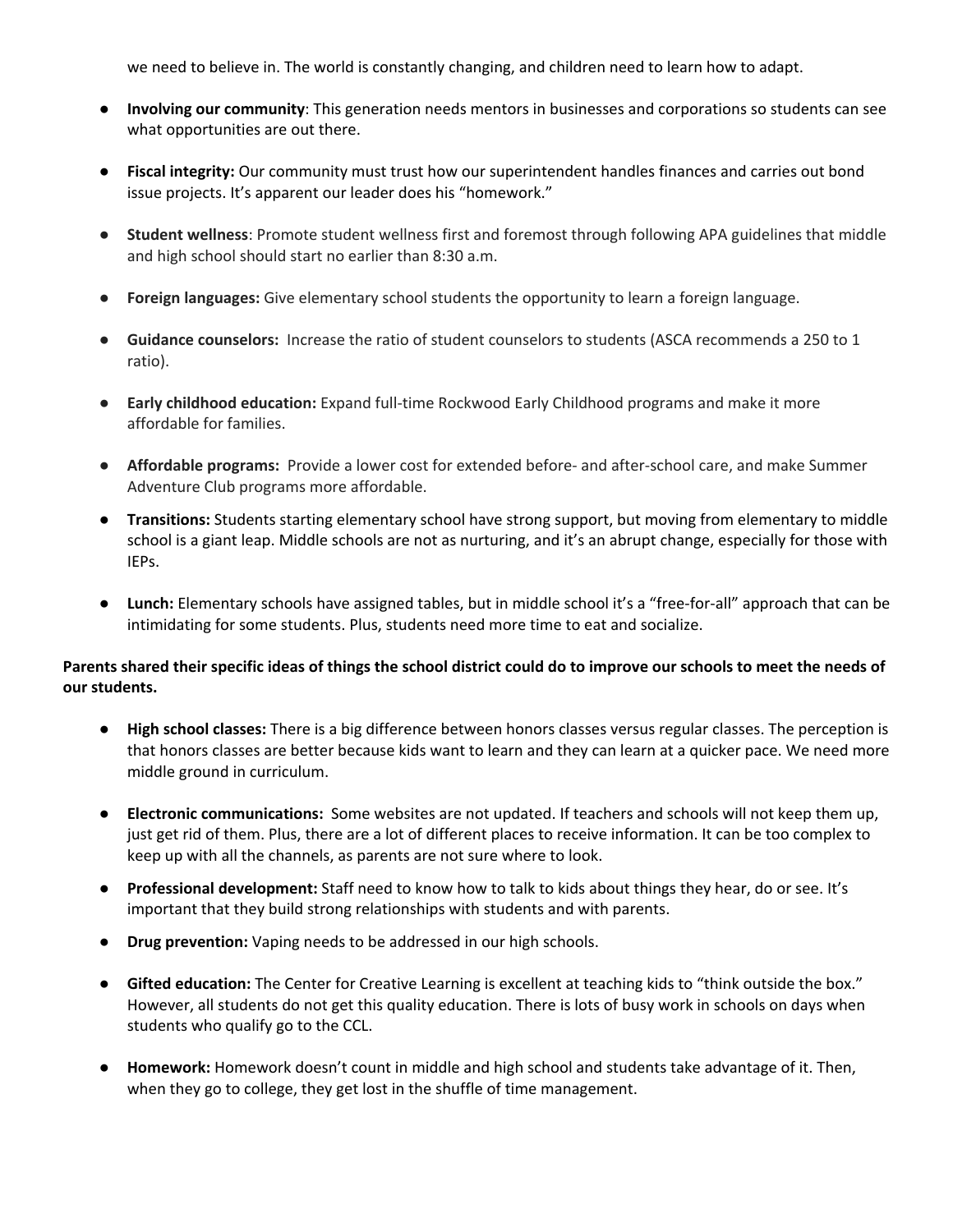- **Online courses**: Parents would like to see more online courses offered at the high school level. It would help balance course selection, especially for areas where students need more of a challenge.
- **Cell phones**: Students need courses in digital citizenship as they spend their lives on their phones. It's important to teach our kids the appropriate time for cell phones. The fear is that students are losing class time to these devices.
- **Student Restore Center**: This is a gray area in our schools as the lines of consequences are blurred. What really happens to a student who has committed wrongful behavior? It does not allow teachers to be proactive with students, and a more clearly-defined student handbook would be helpful.
- **Physical education:** Rockwood needs to ensure students are active and get physical education every day.
- **Highly qualified teachers:** Students must have the most highly qualified teachers who are dedicated and committed to student well-being. Retention of top qualified teachers occurs when parents express appreciation, take their input, and the administration provides support as well.

### **Parents shared input to ensure we are successfully meeting the needs of all learners.**

- **Testing:** The way we test does not demonstrate what a student knows. We make kids feel dumb and that they have failed. We need less emphasis on testing. Plus, we should evaluate kids to see how they learn best. Perhaps we could consider tracks of learners, such as those implemented in private schools.
- **Reaching all students:** Kids in the middle get lost. We recognize high achievers and help low-performing kids, however, middle kids don't get the same attention. We need to recognize kids for things other than academic achievement. Avoid complimenting intelligence levels in classrooms.
- **Project-based learning**: Ask why, dig deeper, teach children to question, challenge and try different things. This includes hands-on science experiments, in math ask why is this the answer, in preschool it's play plans and centers. We need to focus on creation and emphasize an understanding on real-world applications of learning.
- **Identifying passions:** We could have one period where the whole school has study hall and all teachers would be available to help students develop their academic gifts and personal learning plans.
- **Mindset:** Growth mindset is how we need to present learning to kids. Make sure they know that everyone makes mistakes and fails. Focus on the process of learning and minimize defining them through grades.
- **Mental health**: Schools need to have additional resources for traumatic situations that families may encounter. Parents need to feel they can disclose any concerns regarding their child's safety and well-being to the school community.
- **Fifth grade:** Elementary schools are very different in how fifth-grade changes classes. Some schools change for most subjects and some fifth grades don't change at all. Changing classes helps prepare kids for middle school.
- **Curriculum:** Please do a better job of serving kids who are high performers in language arts. Schools are focused on math education, but language arts is left behind. Also, be sure to teach inference in content. Children need to learn to read and not just look for the "right or wrong" answer.
- **Flexible seating**: Invest in configuring classrooms with flexible seating options to facilitate different classroom activities.
- **Character education:** It's strong in elementary and middle schools, but falls away in high schools. It creates